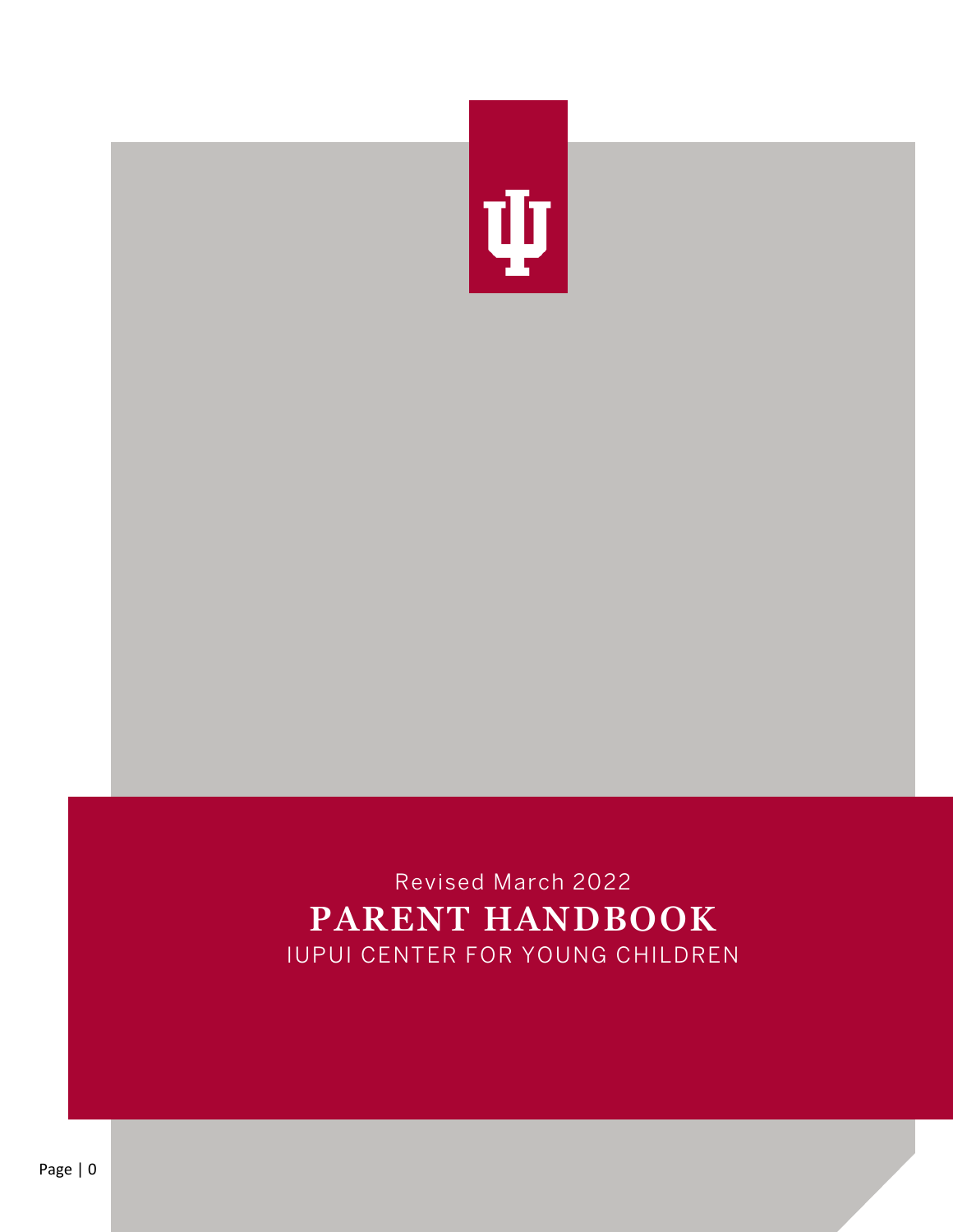# **Table of Contents**

REVISED MARCH 2022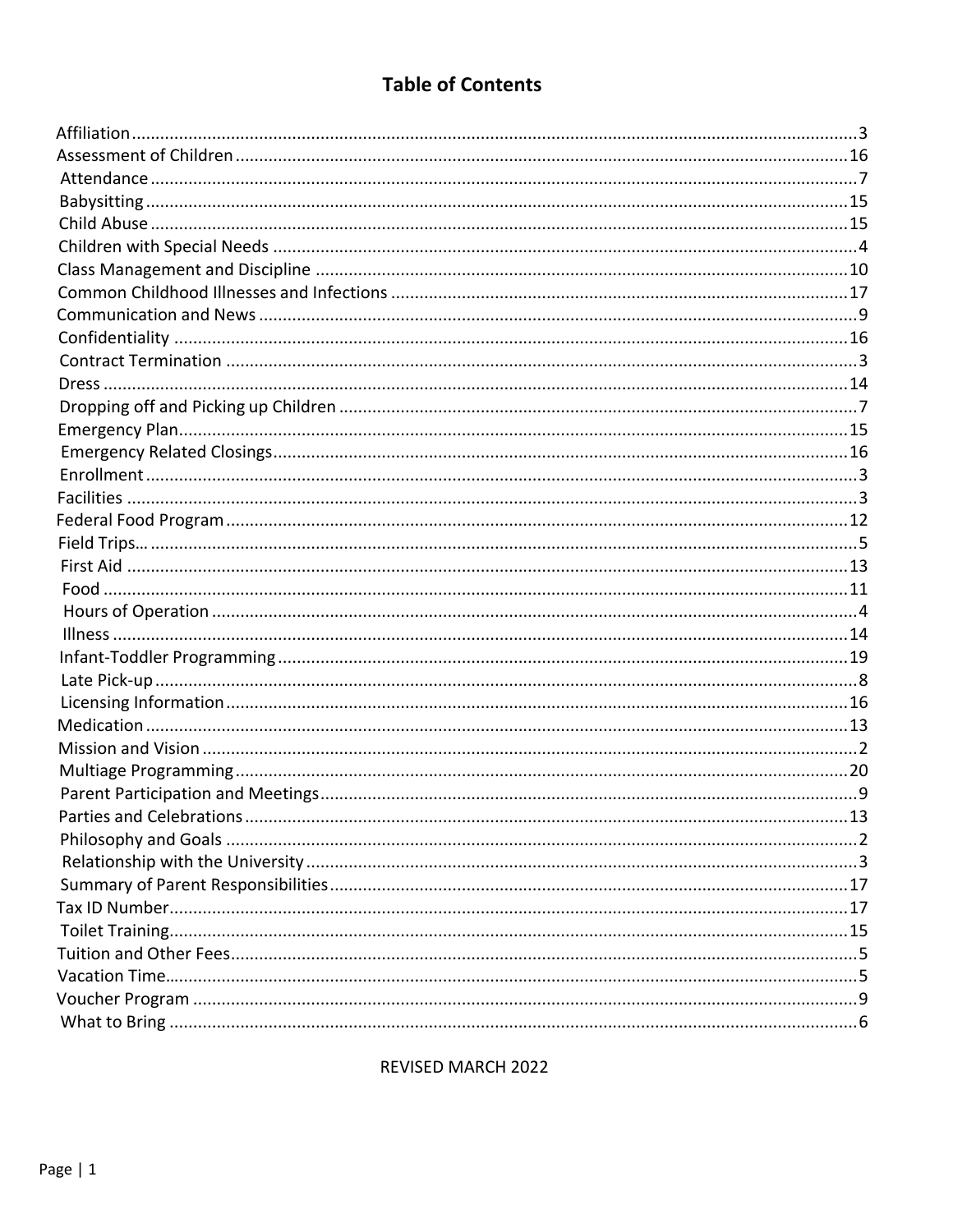## **MISSION AND VISION**

Through a child-focused program, IUPUI Center for Young Children partners with families to provide a nurturing, play-based learning environment that fosters social, emotional, physical, cognitive and language development. By expanding our presence within the university and our community, and through continuing our efforts to stay current in the field of Early Childhood Education, the IUPUI Center for Young Children strives to be the standard for quality center-based childcare.

# **PHILOSOPHY AND GOALS**

We believe that children learn through play, concrete experiences, and interactions with the environment, their peers and adults. By the use of individual, small and whole group activities, plus a variety of experiences, we encourage children to develop to their full potential. It is the teacher's role to develop activities and curriculum that:

- Promote the development of independence and self-discipline.
- Encourage and foster the development of self-esteem and confidence.
- Promote the development of fine and gross motor, cognitive, and creative skills in literacy, language, math, science, art, and social studies.
- Promote the development of a safe and healthy lifestyle through physical activity, personal hygiene, safety awareness, and nutrition education.
- Promote the development of positive communication skills.
- Promote the development of positive social skills and an appreciation and respect for differences in all people including cultural backgrounds, physical characteristics, developmental levels, and family groupings.

The teachers in the infant and toddler rooms will be promoting the same philosophy and goals as listed above. More information about the infant and toddler programs, as well as multiage classrooms for 3-to-5-year-olds, can be found on pp. 19-20.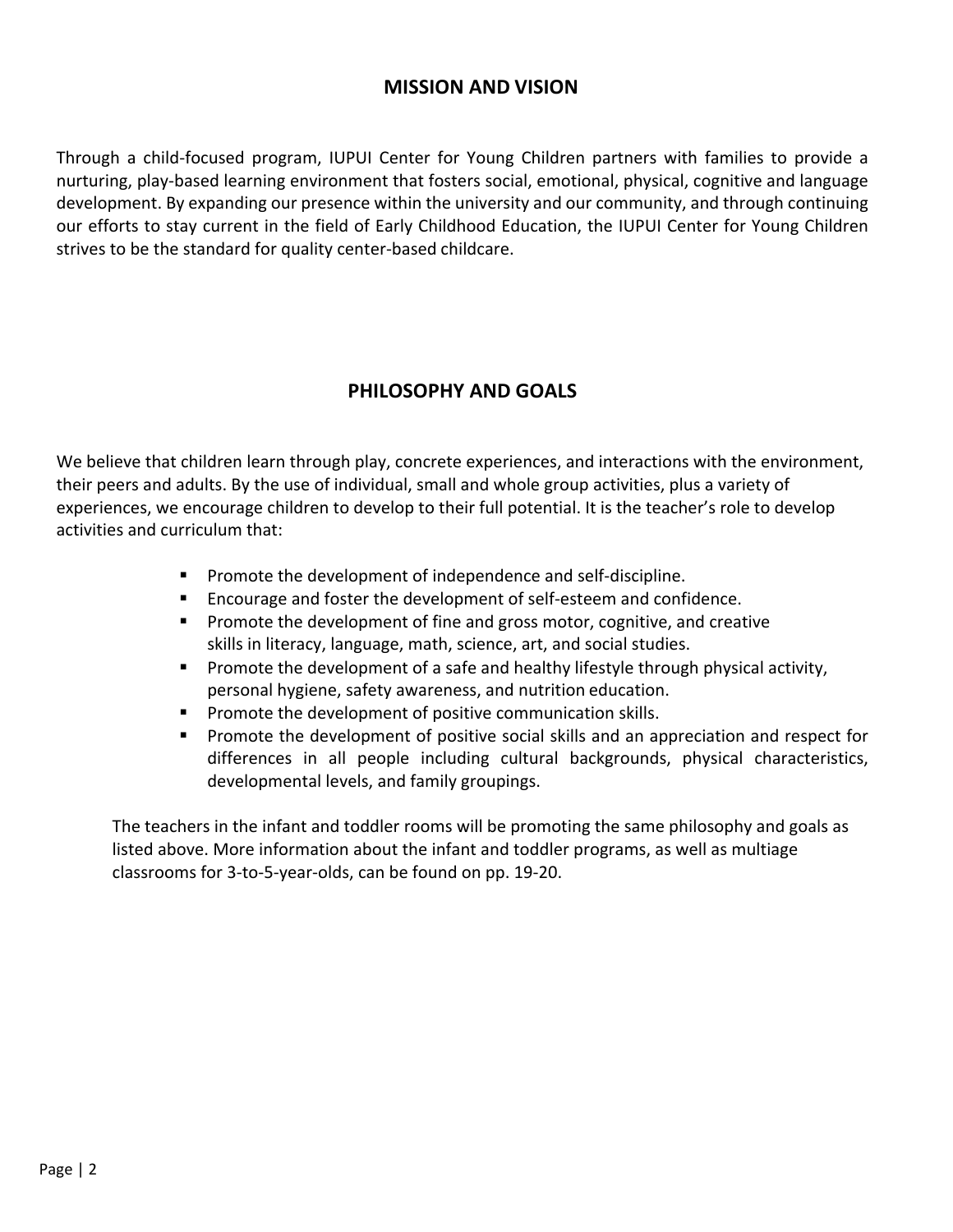## **RELATIONSHIP WITH THE UNIVERSITY**

The IUPUI Center for Young Children reports to the Office of Auxiliary Services in Finance and Administration. The Center is responsible for generating funds to support its own operating budget. In conjunction with the University, the Center serves as a research, training, and observation site for University faculty and students.

## **FACILITIES**

The IUPUI Center for Young Children is located in a 30,000 square foot facility at 321 North Limestone Street in the southwest corner of campus. The state of Indiana and its Family and Social Service Administration licenses the Center. The facility's main entrance is locked at all times. Only authorized persons are admitted.

We have an "open door" policy, which encourages parents and family members to visit the Center during operating hours. Most classrooms have a one-way window, which allows observers an opportunity to see what is happening in a classroom without being seen by the children inside the classroom.

## **AFFILIATION**

Affiliation refers to the connection that you have with the University. You must be an employee of one of the organizations connected with IUPUI: Riley, IU Health, Methodist, VA Hospital, Eskanazi, NCAA, and Regenstrief Institute to qualify as an affiliate with the University. There is an established subsidized rate for affiliated families. If for any reason during the contract period the parent's affiliation status changes, the tuition rate remains the same throughout the end of the contract. Should the parent want to re-enroll for subsequent semesters, it will be at the non-affiliated rate. A periodic check of the parent's affiliation will be conducted to ensure families are paying the appropriate tuition rate.

## **ENROLLMENT & CONTRACT TERMINATION**

Enrollment is on a first-come, first-enrolled basis, and placement is confirmed by the signing of a one-year contract. The contract period begins at the start of IUPUI's fall semester. The Center reserves the right in its sole discretion to decline, renew, or extend contracts or enter into future agreement beyond the current contract (please see contract for more details). The Center maintains waiting lists for each age group to fill the spots in the classes from the list. The application form is available by visiting the website for IUPUI Center for Young Children at: http://www.childcare.iupui.edu/.

If for some reason a family would need to terminate their contract early, the guardian or party who has signed the contract would be responsible for release from the Parent Contract by giving a three week written notice to the Business Office and will be held responsible for the last three weeks of tuition. Please refer to your contract for the procedure. In making enrollment decisions, we give first priority to children and legal dependents of students, staff and faculty of the University regardless of their race, religion, gender, creed, national origin, or special needs. Please make us aware of any special needs that your child may have so that we may address these needs appropriately. When enrolling new students, no preference is given to one constituent group over another for enrollment. No distinction is made between full and part-time employees. Payroll or the Registrar's Office verifies affiliation with the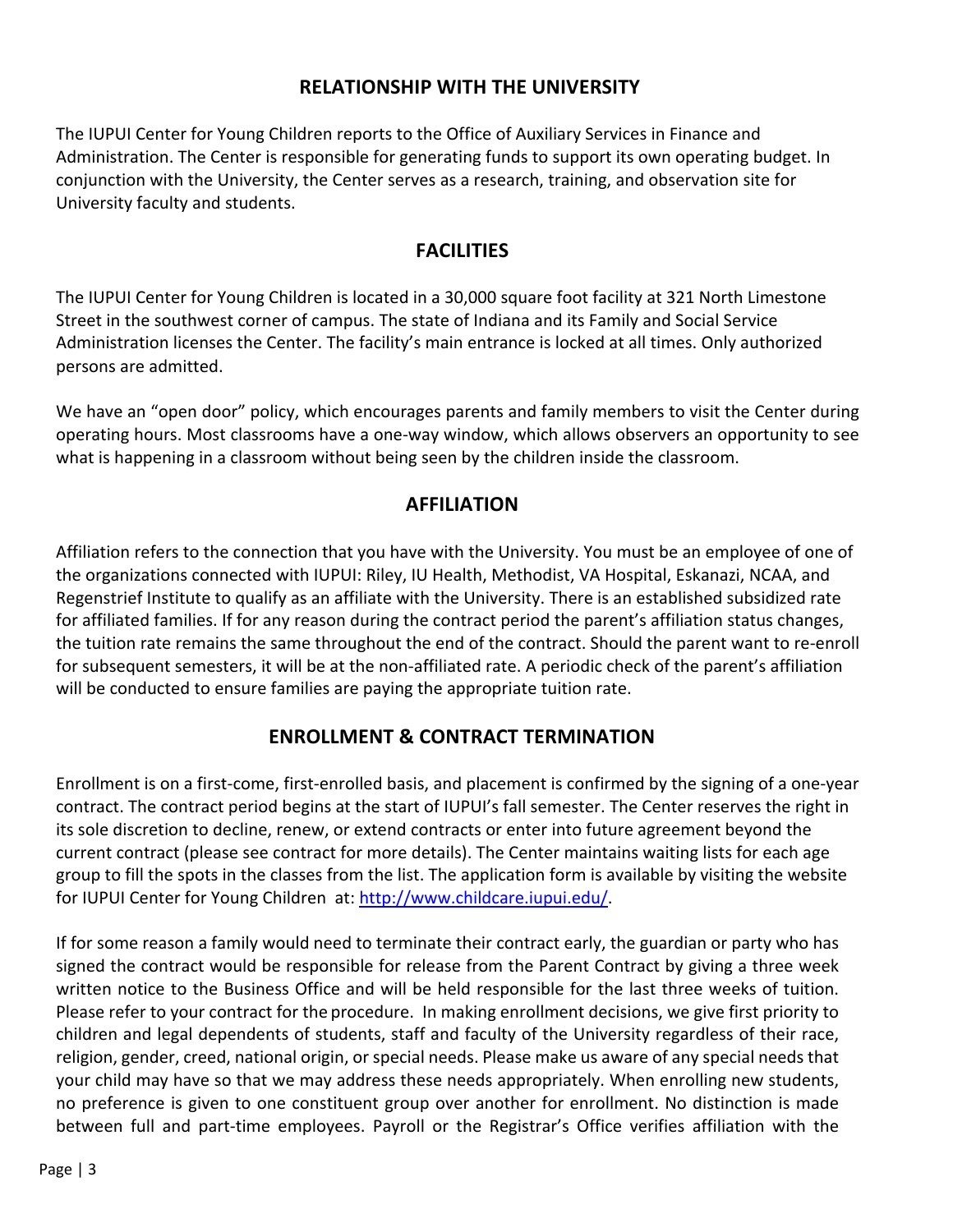University. Effort is made to enroll siblings together.

An up-to-date health record must be on file for your child to attend the Center. Licensing requires a physical examination within three months prior to admission or one month after admission. If your child has not had a recent physical, you will need to schedule one prior to enrollment, and provide this information for our records. A personal history and other enrollment forms must be completed and all fees paid BEFORE the child may attend.

## **IMMUNIZATION POLICY**

The Center for Young Children requires that all children enrolled are up to date on all immunizations. No exceptions are made to this policy.

## **CHILDREN WITH SPECIAL NEEDS**

The Center for Young Children accepts children with special needs. In accordance with the Americans with Disabilities Act, we try to accommodate as much as possible those children who can be served in a group setting. There are some children with special needs that require more one-on-one care than we are able to provide in our group setting. In this situation, the Center may not be the best educational setting to provide for the needs of the individual child. When a child with special needs is enrolled, an IEP (Individual Educational Plan) is required. This document provides the staff with specific skills and areas of development that are a focus for the child. If the child receives special services, the Center staff will make arrangements to accommodate the therapists.

# **HOURS OF OPERATION**

The Center is temporarily open Monday through Friday from 7:30 a.m. to 5:30 p.m. As part of the University, we follow the University calendar, closing for the following dates:

> New Year's Day Martin Luther King, Jr. Day Memorial Day Fourth of July Labor Day Thanksgiving and the following Friday Christmas Day (and the week between Christmas and New Year's Day)

\*\*\* The Center will be open during Spring Break. Classes may be combined based on staffing for that week. Children might be in a different classroom for the week.

We also reserve the right to close the day before or the day after one of the recognized holidays. The Center is also closed the first Thursday and Friday of August and is used by the staff as professional development days.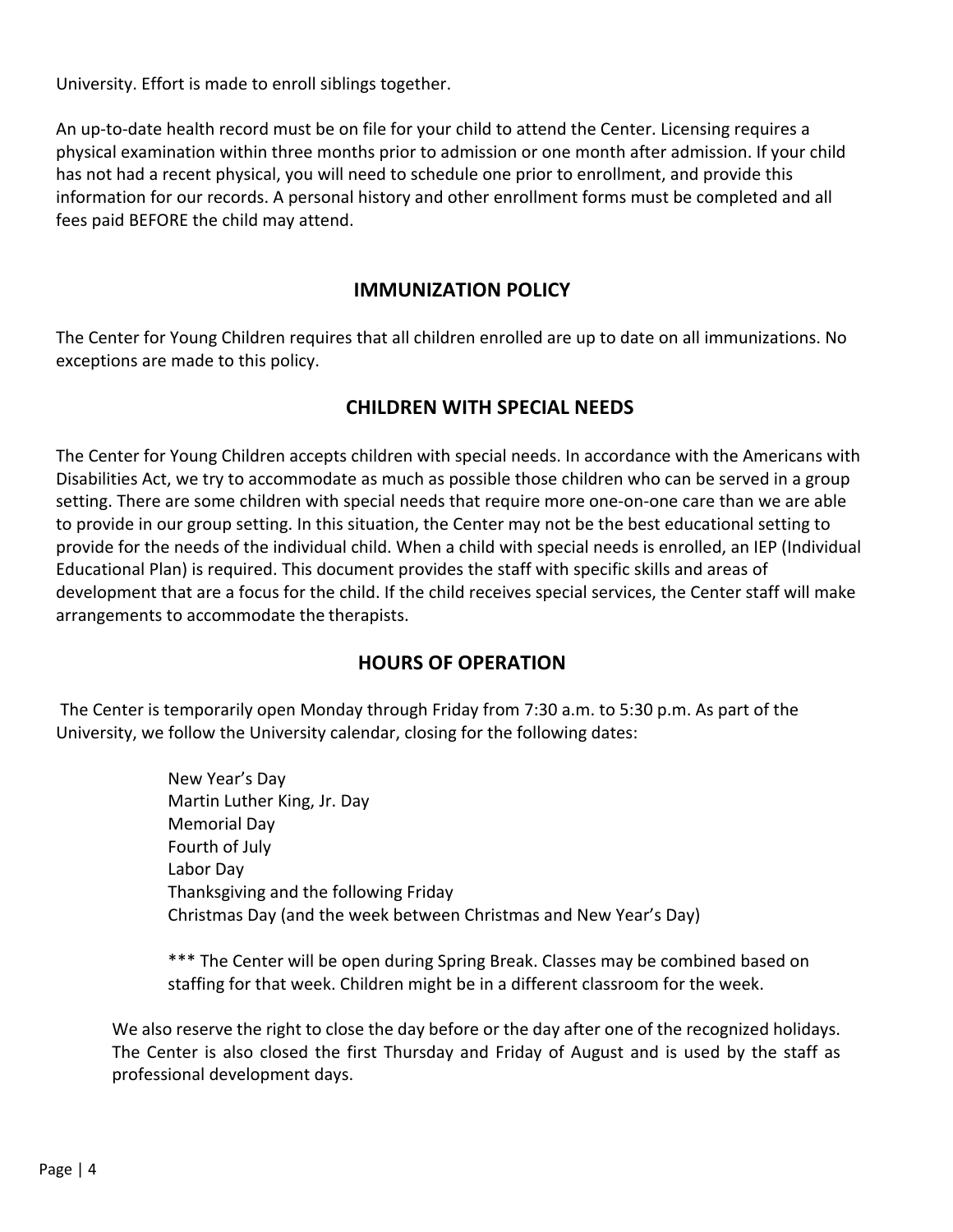**All classroom activities start at 8:30 am each morning**. Each program is designed to meet the needs of the families and children enrolled and offer the same quality of care. Your child's daily schedule and routine are developed by his or her teacher to meet the needs of the group as well as the individuals withinthe group. A daily schedule is posted in your child's classroom. If you have any questions about the schedule or activities, please don't hesitate to ask your child's teacher.

The Center for Young Children does not offer any part-time programs. All programs run full days Monday through Friday. Families may choose to enroll in a full-time program and only bring their child part-time. These families will still be responsible for the full amount of weekly tuition. Refunds are not given for missed days.

# **TUITION AND OTHER FEES**

A deposit of \$25.00 secures your place on the waiting list should there be one.

Fees will vary depending on the program in which your child is enrolled and will be stated in your contract. Weekly tuition fees are due by noon on Monday for the week and are assessed an additional charge if late. The late fee for tuition non-payment is \$15.00 per week. Contracts can be renewed if a family's account is current. Fees can be paid by IU Pay-on-line, payroll deduction, cash, credit card, debit card, money order or check made payable to the IUPUI Center for Young Children.

In addition to the weekly tuition, there is a registration and supply fee. You may incur additional fees for:

| Special Events/ Enrichment Programs | <b>Returned Checks</b>               | NSF Fees |
|-------------------------------------|--------------------------------------|----------|
| Field Trips (see page 5)            | Late pick-up (see p.7) Late Payments |          |

## **VACATION TIME**

Families receive 1 week of vacation which is automatically applied towards the week the center is closed between Christmas and New Year's Day. If families choose to take additional vacations, the parent is still responsible for tuition and fees as stated in the contract. Should you decide to terminate your child's enrollment for a specific time period, your child will be placed on the waiting list. There is no guarantee of a specific re-start date or that your child will be with the same teacher and/or group of children.

# **FIELD TRIPS/SPECIAL EVENTS**

Regular field trips are taken in the Indianapolis community to stimulate and extend the children's knowledge. Expenses are kept at minimum, while at the same time providing the children with a fun and meaningful learning experience. The center utilizes a 3<sup>rd</sup> party vendor, Miller Transportation, for field trip transportation. Written permission and fee payment are required for a child to participate in a field trip or attend a special event within the Center. All fees will be charged to your account and will be due along with tuition. Make sure your child arrives on time for the field trip; it can be a frustrating experience for a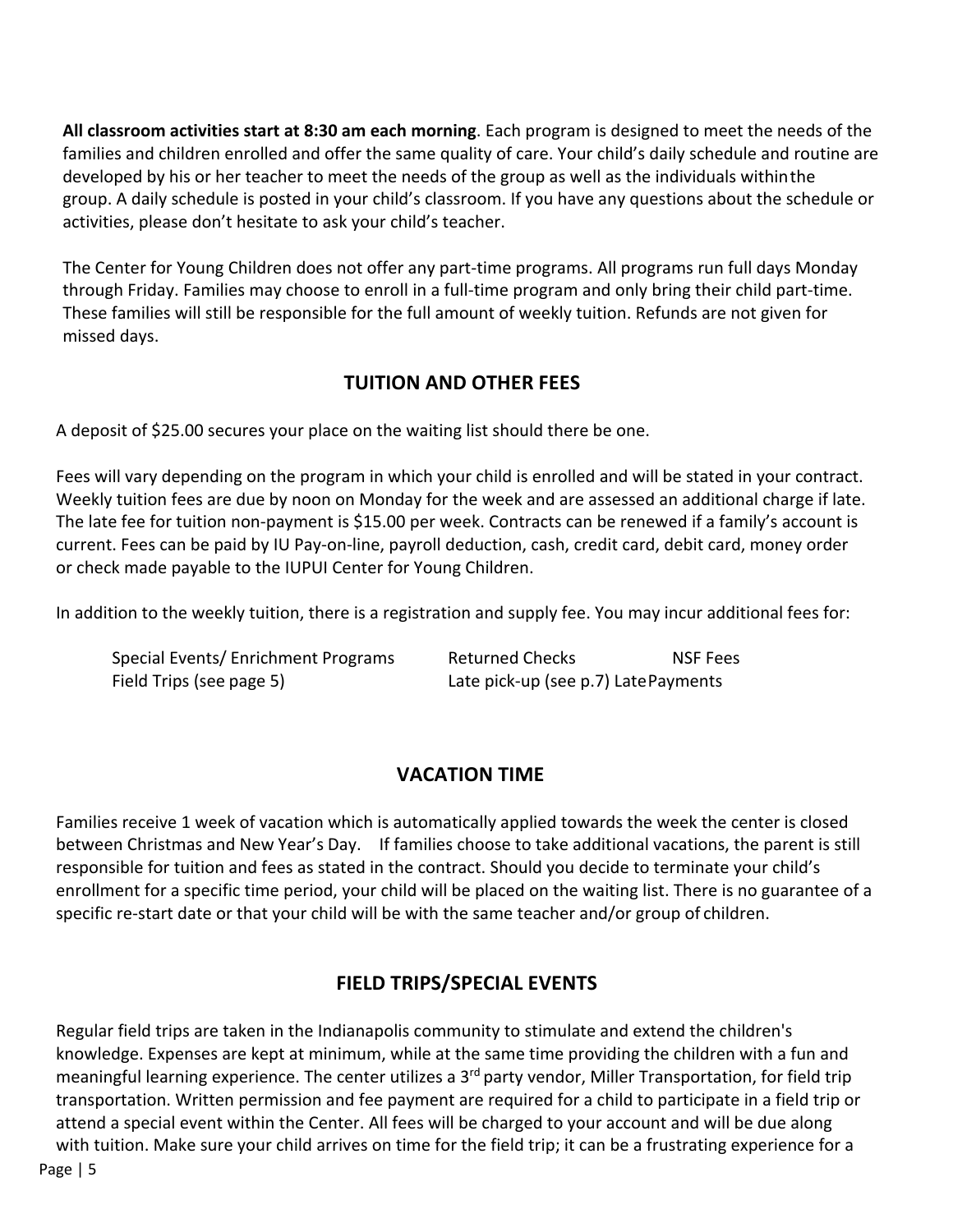child to be left behind. If you are late, you may drive your child to the site of the field trip and wait for the class to arrive, at which time the classroom teacher may check your child into class for the day, or you may remain at the Center with your child until the class returns. Due to the capacity of the classrooms it is not possible to leave your child in another classroom until the group returns from the field trip.

Classroom field trips are typically scheduled for the morning hours so as not to disrupt the lunch and naptime routine. Some field trips due to the distance needed to travel or the length of the activity necessitate leaving earlier in the morning. If this happens, the children may need to have an early snack in the classroom. Your child's teacher will inform you of such changes when they occur. Safety of all the children is our primary concern on a field trip.

If a child becomes disruptive on a field trip or causes safety concerns such as running away from the group or leaving the group, the child may be unable to join the class in subsequent field trips. Also, if your child has a consistent behavior problem you may be asked to accompany your child on a field trip. There is a permission form that all families complete giving permission for your child to take campus walks or campus field trip at anytime with all children returning to the building by 4:00 pm.

## **WHAT TO BRING**

Our classrooms are equipped with toys, games, and materials appropriate for young children. As a rule, we ask that your child not bring toys from home. There may be times that your child's teacher will ask for items to be brought in from home to support what they are doing in the classroom. You will be notified about this in advance. Personal toys, games, jewelry, trinkets, etc. will remain in the child's locker if they find their way into the Center or be given to the parent/guardian to take home. No "Super Hero" play is allowed at the Center nor any type of "weapon play" is acceptable. All children will engage in messy activities and may have accidents. Please make sure that your child has a complete set of extra clothing (including underwear and socks) in a hanging plastic bag. It's important to check clothing as the seasons change.

Children attending after lunch will be resting and will need the following items:

- A small blanket for naptime. Crib size blankets or bath size towels are just the perfect size and easy for your child to fold.
- Pillows are discouraged because they take up too much space in lockers.
- If your child wishes to bring a small stuffed animal, it must be no larger than the palms of your hands. Larger animals do not fit in the locker.

All naptime items should fit easily into the bottom compartment of your child's locker. Please be sure to take the blanket home on Friday, wash it, and bring it back Monday. Children will nap on small cots within their own classroom. Naptime is from approximately 12:45 until 3pm each day depending on the ages of children in the classroom.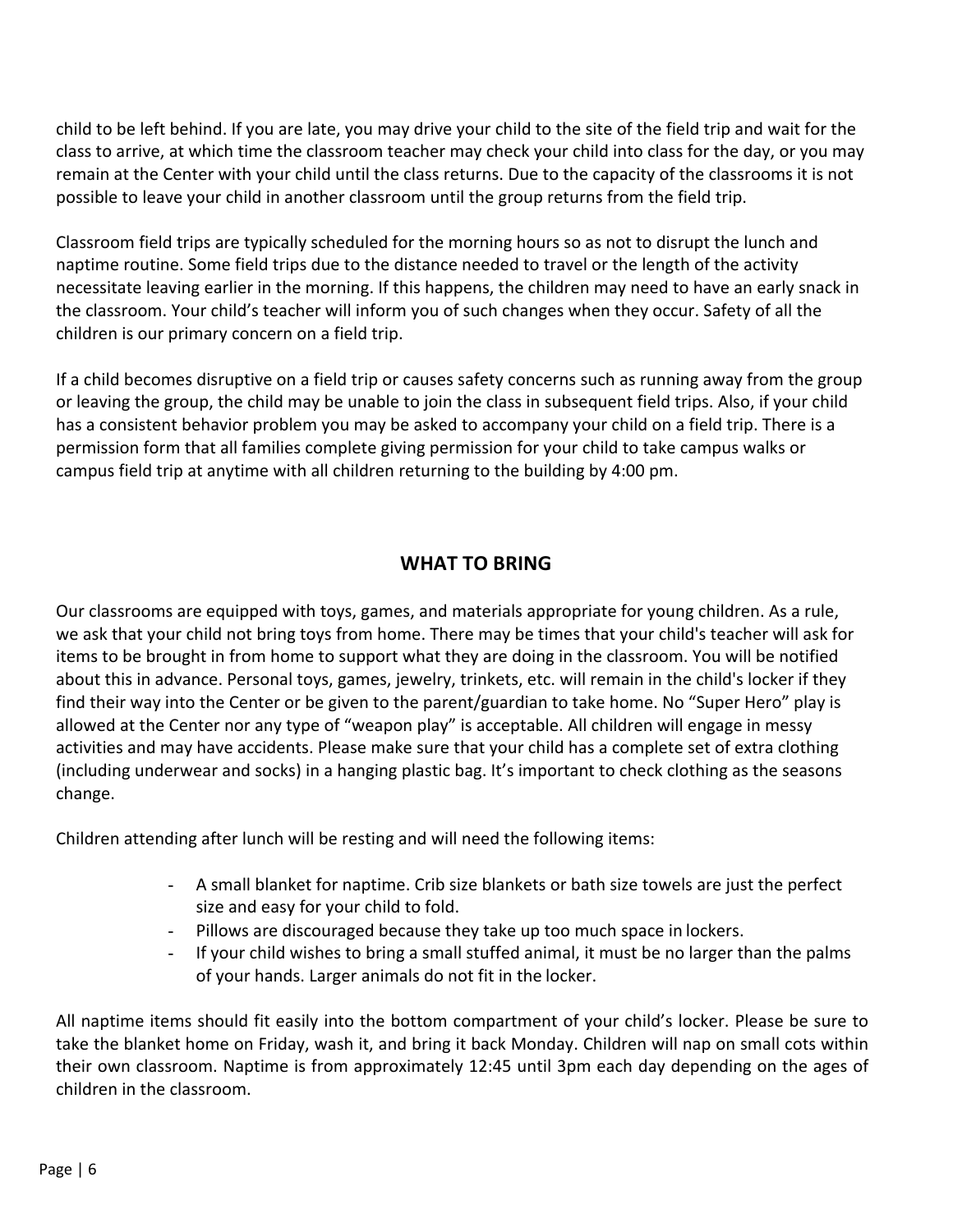#### INFANT ROOM

Infant families will need to bring in several bottles, plenty of extra clothing, and diapers in unopened packages. Children in the Toddler and Wee School classrooms also need to bring diapers in unopened packages. Your teacher will inform you of additional items to bring.

## **DROPPING OFF AND PICKING UP CHILDREN**

Your child's safety is our first priority, and our drop-off and pick-up procedures are designed with this in mind. You will need to deliver your child to his/her classroom each day. If someone else will be picking up your child you will be asked to fill out an **Authorization to Pick-Up** form which is available at the front desk. Let the person picking up your child know that he/she will need to bring photo identification. We will not release your child to anyone without prior written authorization or to anyone not listed on the Emergency Form.

For safety reasons, please do not send older siblings to pick up and sign out your child. **We will not release your child to an older sibling unless he/she is 18 years of age or older and we have your written permission**.

A child should never be dropped off in front of the building, left at the front door, or in the parking lot to find his or her own way into the Center. A child must never be left unattended in the Center for any reason. Please make contact with an adult before you leave your child in their classroom.

At the beginning of the day, take time to help your child put his or her belongings away and assimilate into the group. This is an important transition time for the child, and helps develop a routine and trust. Don't start your child's day off by rushing out of the Center without saying goodbye in an attempt to avoid tears. If your child needs help separating from you, a staff member is happy to assist.

At the end of the day, please be sure that the teacher or staff member in the classroom knows you are taking your child out of the classroom or from the playground. The staff does routine name-to-face counts to ensure the whereabouts of all the children. If you take your child and the teacher is not aware of it, then it leads to a search for a "missing" child who is not actually missing.

The safety of the children in our facility is one of our main concerns. If a parent or other adult comes to pick up the child and this person appears to be under the influence of drugs or alcohol, we will suggest to you that we can call a cab to ensure that both the adult and the child arrive safely at their destination. Or, if the person refuses the offer of a cab and leaves the Center with the child, the University police will be contacted and notified of a possible impaired driver.

Also, in the interest of safety; children are not to run in the building and are expected to be with their parent when dropping off or picking up. Please do not play "chase or hide and seek" with your child at these times. We ask that you hold your child's hand to keep them from running inside the building.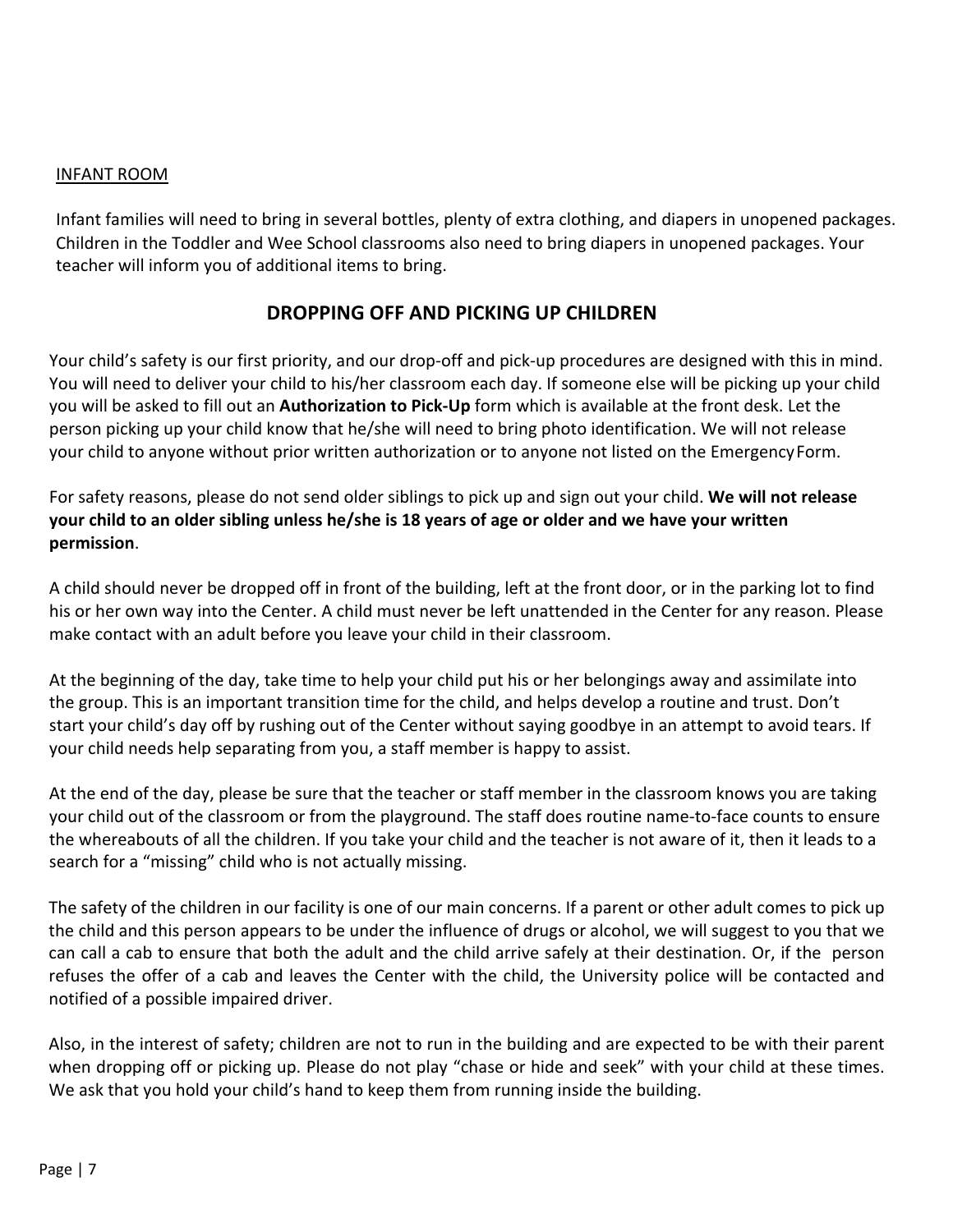## **ATTENDANCE**

Your child's teacher has taken time to plan many fun and educational activities for your child and the groupin an early childhood setting. When your child is inconsistent with attendance, he/she misses many valuable learning experiences and does not begin to develop routines. Classroom activities begin at 8:30 AM. Early arrival allows your child to have social time with his or her peers before the planned day begins. Arriving early also allows you to talk with the Lead Teacher without disrupting group activities. It is important that you talk with your child's teacher if you see a practice that may differ from your own value system or practices that you may not be used to. It is important for the teacher and parents to work together so the child can be successful.

# **LATE PICK UP**

A charge will be assessed to parents who do not pick their child (ren) up at the end of the contracted time. This late pick up fee is \$15 for each 15 minutes the child is not picked up. If we have not heard from the parent, and the child has not been picked up within a half-hour after the contracted pick up time, we are required by law to consider the child abandoned and to call the police. We understand that emergencies do occur, but please call to inform us of these situations so that we can avoid filing an abandonment report, and help your child adjust to any changes to their schedule.

# **VOUCHER PROGRAM**

The Center for Young Children accepts the Child Care Development Fund and On My Way Pre-K voucher programs. CCDF and On My Way Pre-K are federal programs administered through the Indiana Family and Social Services Administration (IFSSA), that assists low-income families by providing affordable child care for parents who are working, attending training or continuing their education.

Families who wish to enroll in CCDF and On My Way Pre-K programs must meet certain requirements and should contact CCDF or On My Way Pre-K directly at www.childrensbureau.org for more information and how to apply. If you qualify, you are responsible for maintaining your requirements and keeping your voucher current. By doing so you will maximize the amounts paid by CCDF and reduce your costs. **YOU ARE RESPONSIBLE FOR ANY TUITION COSTS AND FEES THAT ARE NOT PAID BY CCDF or On My Way Pre-K.**

# **PARENT PARTICIPATION**

The Center strongly encourages parental help and participation. From time to time, the Center will offer social events. Such events are an opportunity for families to become better acquainted with one another. These events provide a sense of community for children and parents alike. Parents will be notified of the events in advance.

Occasionally, special needs may arise at the Center where parents can volunteer time and/or special skills. Gardening, sanding wooden unit blocks or repairing various toys are examples of help parents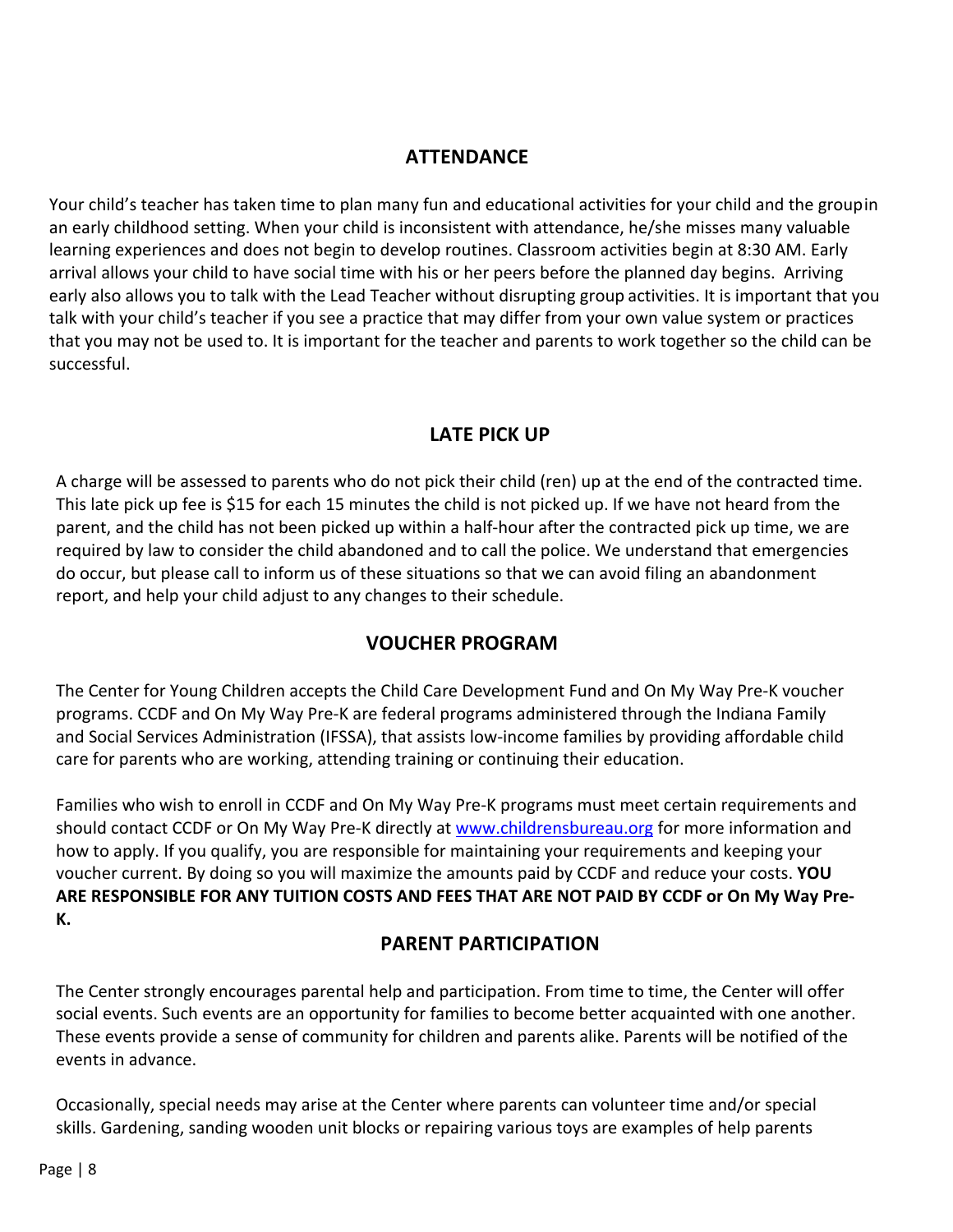have given in the past. These projects will be communicated to you via e-mail by the Director. If you are interested in helping with these one-time projects, or have a special skill or talent that could be used, please communicate that to the Director as well.

#### **COMMUNICATION AND NEWS**

Information will be left in the top compartment of your child's locker. This is a major source of communication with you so please check it daily. This is also the place where your teacher will communicate to you any concerns she or he may have about your child. General information will be included in a monthly classroom newsletter. The Lead Teachers also have an email address and will communicate with parents electronically. Be sure your child's teacher has your correct email address so you may receive this type of communication.

We ask that you notify us of any changes at home that could affect your child's behavior at school. This will allow us to better accommodate every child's individual needs. Personal matters, medical concerns, or any other private information concerning your child will be shared only with people who work with your child and those who need to know.

Parent conferences will be held with your child's teacher in the fall and spring semester. These will take place at times that are convenient for both you and the teacher. Should your child's teacher need to discuss anything with you prior to these conferences, you will be contacted. Please do not hesitate to leave a message, e-mail, or call your child's teacher. Your child's Lead Teacher is the first person to address issues or concerns you have about your child or the program. In our ongoing communication with parents we are willing to provide information to families in their preferred language.

## **CLASSROOM MANAGEMENT/ DISCIPLINE**

Discipline comes from the word disciple or teacher, and the Center's staff uses a variety of methods of discipline to guide and teach rather than punish. The goal of discipline is to help the child develop positive behaviors and problem solving skills that result in them making good choices and respecting others and property. The teachers and staff individualize their responses to the child's behavior in relation to the particular child and situation. Behavior is guided through positive methods, giving praise and special attention for pro-social behaviors, and by the planned environment with variety of developmentally appropriate activities from which the child can choose.

When disciplining a child, the staff explains why the behavior was unacceptable and the logical consequences of it. This approach encourages children to be in control of their behavior and make "good" choices because they want to and because they understand why it is necessary, not because they are forced. When this approach is used consistently, negative behavior can usually be redirected with simple reminders and explanation from the adult.

If an action is deliberate or harmful to property or others, the child will be redirected to a choice made by the teacher. Repeated unacceptable behavior will result in the child being separated from the group or activity until she/he has regained control. Before allowing the child to return to the group, it is again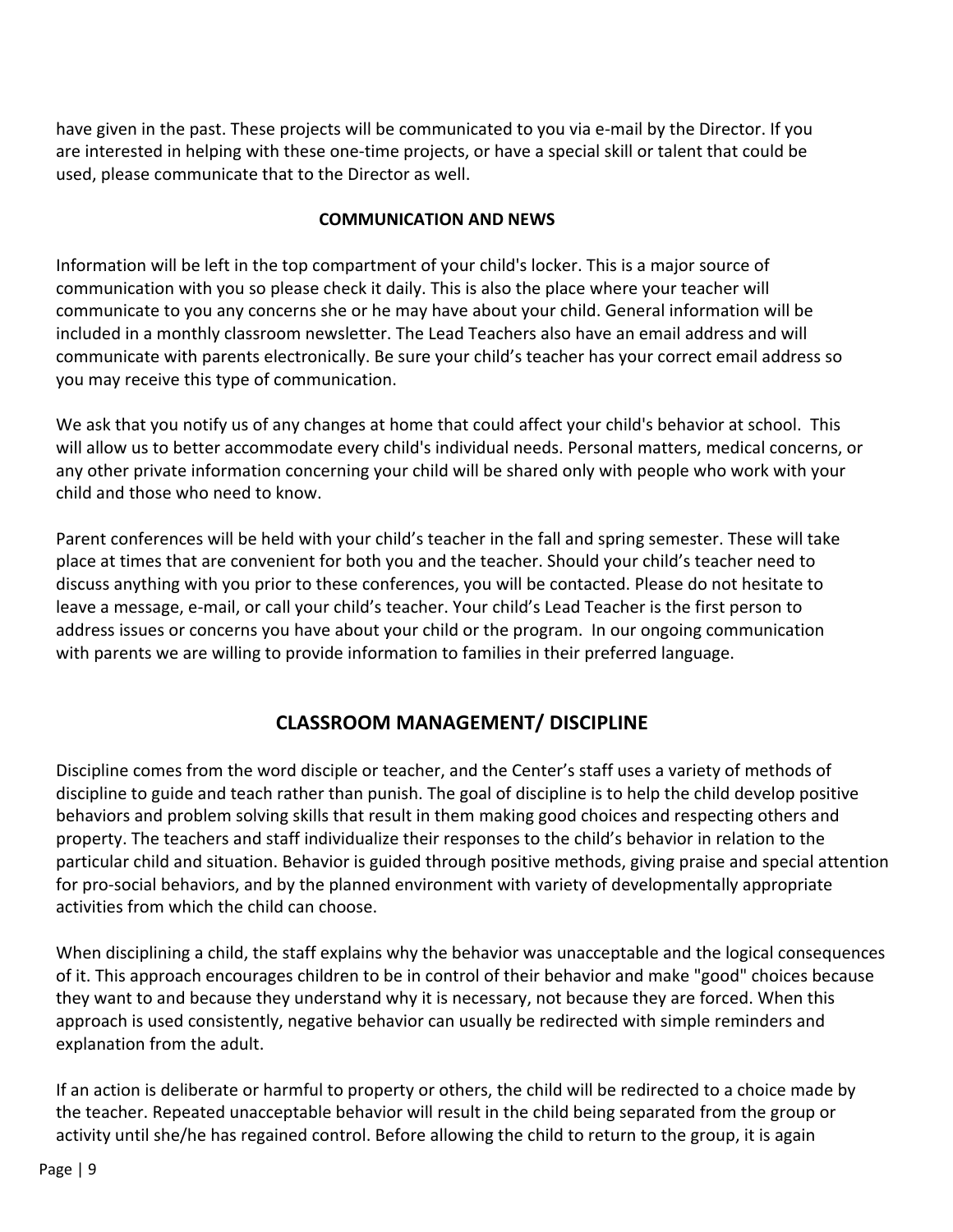explained why he or she was removed and what behavior is expected. Physical punishment such as hitting or shaking is never used**.** Staff do not engage in psychological abuse or coercion**.** In extreme cases the parent will be contacted and required to address the issues with his/her child and take the child home.

The teacher may call a conference with you that may include other professionals to work as a team to develop a plan toward changing unacceptable behaviors. At this time a behavior plan will be developed regarding the problem behaviors. Failure to meet with the teacher within a reasonable time may result in the Center declining to care for the child. Conversely, if you have any concerns about your child and/or the Center's approach, please don't hesitate to contact your child's teacher. By workingcooperatively with you, strategies can be developed that meet your child's individual needs. Notes of any disciplinary actions or conversations with the parents will be kept in the child's file.

With parental permission, the Center may contact an outside party to assist in resolving the problem or the child may be referred for evaluation. If the above procedures fail to resolve the problem behavior, the parent(s) choose not to meet, cooperate or work with the Center, the child's behavior is a threat to other children or self; the staff does not feel that the child's needs are being met, we reserve the right to terminate the care agreement.

#### **FOOD**

Each day we serve catered nutritious meals and snacks prepared by Chartwells Food Services. Our menus are posted on the classroom bulletin board and in the lobby for your convenience. Occasionally, the teacher may add to or substitute the snack with an item the children help prepare as part of the activities of the day. If you have any questions about the menu or what was served, do not hesitate to ask your child's teacher. While we cannot meet each child's individual preferences, the Center works with Chartwells' dietitians to offer a variety of foods which are pleasing to most children and meet the nutritional guidelines set forth by the Family and Social Services for child care centers.

Special arrangements may be made for children with food related religious customs or dietary restrictions. Please discuss these with your child's teacher when enrolling so we can honor such requests. We are required to serve what is posted on the menu **unless** we have a physician's order to alter the menu for medical or health reasons. All such requests are kept on file.

The daily meal schedule is as follows:

**Breakfast** - served between 9:00 a.m. to 9:30 a.m. **Snacks** - morning snack served from 7:30-8 a.m. and an afternoon snack at 3:00 p.m. **Lunch** - served at 12:00 p.m. **OUR LUNCH ORDER IS CALLED IN AT 8:00 A.M. EACH MORNING. WE ASK YOU TO CONTACT US BEFORE 8:00 A.M. IF YOUR CHILD WILL NOT BE PRESENT FOR LUNCH or IF YOU ARE PLANNING ON EATING LUNCH WITH YOUR CHILD (a small fee of \$5.00 will be charged).**

All children, except infants, are required to come to the table for snacks and lunch. Such times are an important social time for children. While eating, children are expected to use good table manners and appropriate behavior. While we can encourage children to try and taste food offered to them, we cannot require that a specific food or amount be eaten. Should you have a specific concern about your child's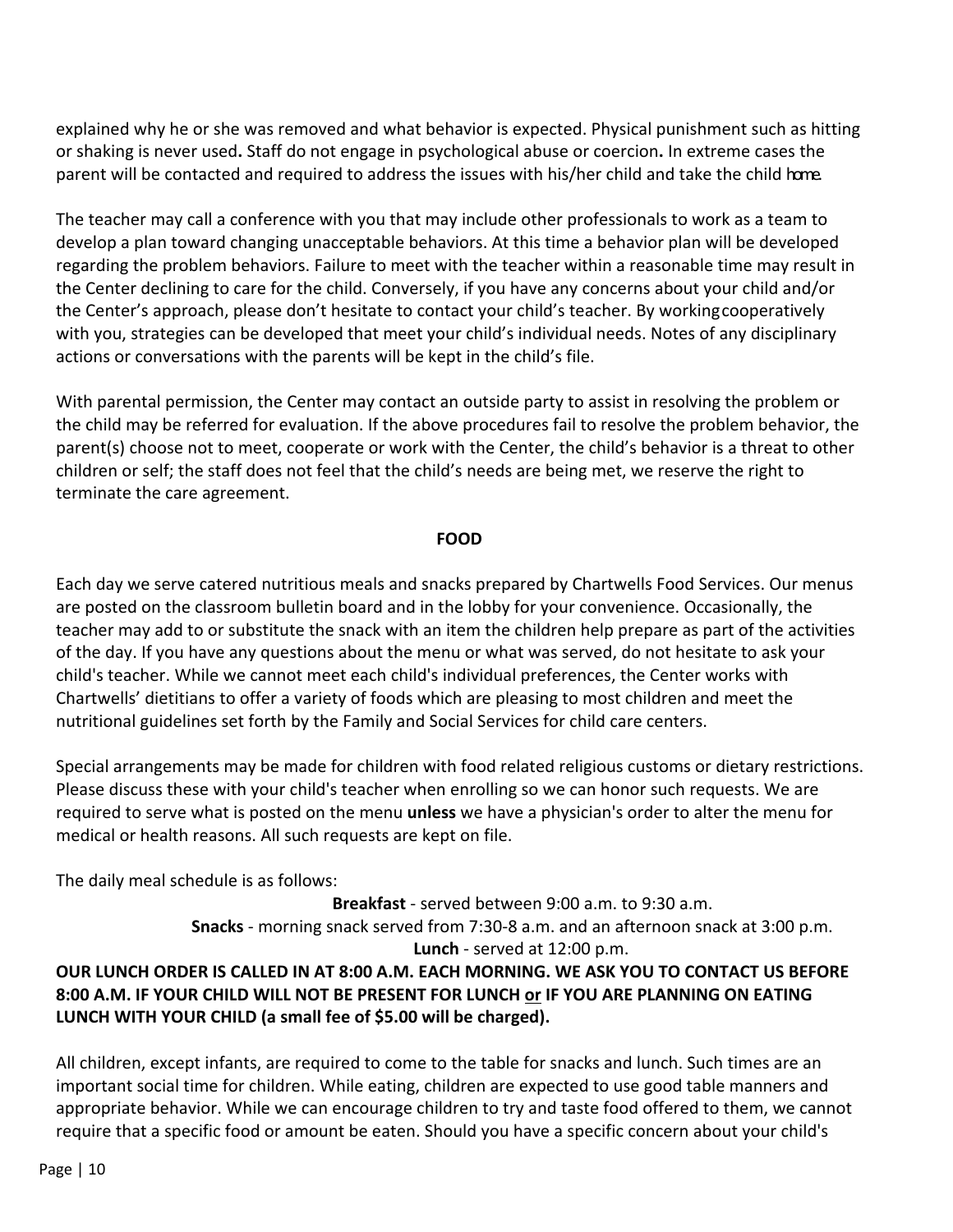eating habits or nutritional intake, please arrange a time to talk with your child's teacher about your concerns.

Additionally, we realize that mornings can be hectic, but please have your child finish any breakfast items or food in the car prior to coming into the building. It often causes problems when outside food is brought into the Center. Parents visiting for any meals must eat what the children are served. Food served by the Center cannot be taken out of the Center. This is to comply with our CACFP program that has federal guidelines addressing food coming in and going out of the Center. Children are not to bring extra food, candy, gum, etc. with them to school.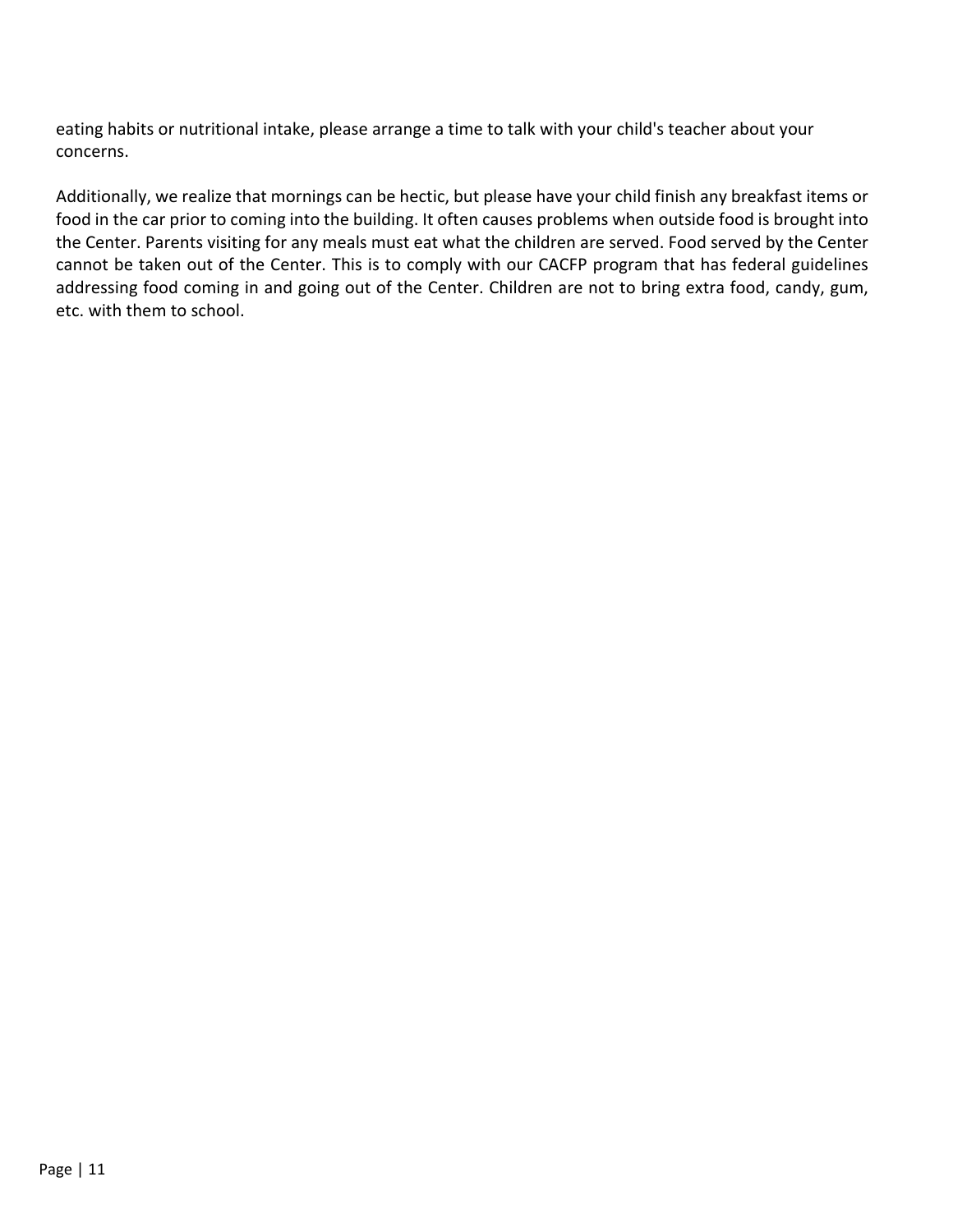#### **FEDERAL FOOD PROGRAM**

This Center participates in the USDA Food Program. We receive a reimbursement based on the number of healthy meals/snacks we serve. We will ask you to fill out some forms when you enroll and yearly thereafter. Please return these forms even if you do not qualify. This reimbursement helps us meet our budget and indirectly affects our tuition rates.



#### **Non-Discrimination Statement All publications and handouts mentioning USDA Child Nutrition Programs must contain the following full nondiscrimination statement:**

*The U.S. Department of Agriculture (USDA) prohibits discrimination against its customers, employees, and applicants for employment on the bases of race, color, national origin, age, disability, sex, gender identity, religion, reprisal and, where applicable, political beliefs, marital status, familial or parental status, sexual orientation, or if all or part of an individual's income is derived from any public assistance program, or protected genetic information in employment or in any program or activity conducted or funded by the Department. (Not all prohibited bases will apply to all programs and/or employment activities.)*

*If you wish to file a Civil Rights program complaint of discrimination, complete the USDA Program Discrimination Complaint Form, found online at http://www.ascr.usda.gov/complaint\_filing\_cust.html, or at any USDA office, or call (866) 632-9992 to request the form. You may also write a letter containing all of the information requested in the form. Send your completed complaint form or letter to us by mail at U.S. Department of Agriculture, Director, Office of Adjudication, 1400 Independence Avenue, S.W., Washington, D.C. 20250-9410, by fax (202) 690-7442 or email at program.intake@usda.gov.*

*Individuals who are deaf, hard of hearing, or have speech disabilities and wish to file either an EEO or program complaint please contact USDA through the Federal Relay Service at (800) 877-8339 or (800) 845- 6136 (in Spanish).*

*Persons with disabilities who wish to file a program complaint, please see information above on how to contact us by mail directly or by email. If you require alternative means of communication for program information (e.g., Braille, large print, audiotape, etc.) please contact USDA's TARGET Center at (202) 720-2600 (voice and TDD).*

*USDA is an equal opportunity provider and employer.*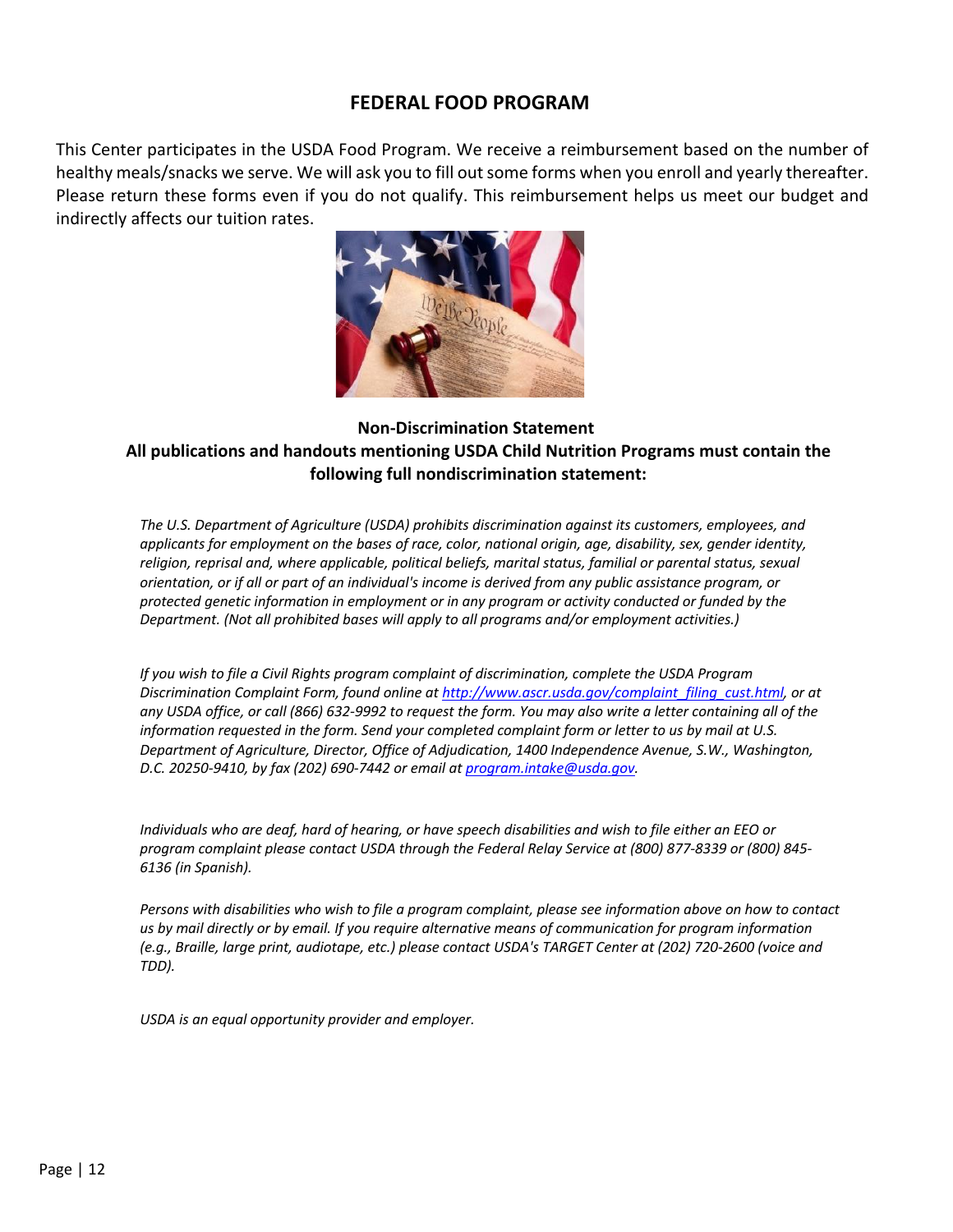#### **PARTIES AND CELEBRATIONS**

All children love to celebrate their birthdays, and we encourage them to do so. However, we also ask that you keep the celebration simple and bring items like cupcakes, or cookies, the Center will supply the juice or milk. When extras, like balloons and party favors, special napkins or plates are brought, it sets up expectations for parties that many families cannot financially afford. If you want to do more for your child, please do this privately in your own home.

If you wish to bring something special for these events, please check with your child's teacher. Required dietary guidelines, food restrictions, and other health laws must be upheld, and all items must be store bought. No homemade items can be served.

## **FIRST AID**

Our Center is equipped with simple first aid supplies. All staff members have received basic training in first aid principles and most are certified in CPR. When injuries occur, we make two copies of a written report to inform you of the accident. One copy is to be taken with you, the other is to be signed and left at the Center to be put in your child's file. If a serious accident should occur, parents are contacted immediately. Should your child require medical attention, additional information will be needed for ourfiles.

#### **MEDICATION**

**State regulations require a written order or prescription from your physician before the staff can administer any prescribed or over-the-counter medications to your child**. Only parents can administer over-the-counter medications without a directive from the physician. In addition, state law requires that prescription medication be delivered to us in the original container and bear the pharmacy label with your child's name, prescription number, the date it was filled, and instructions for use. Parents must fill out and sign a medicine permission form, either daily or weekly, so the staff can administer the medication. After the medication is no longer required, please make sure it is taken home. Unused and/or expired medicines will be disposed.

#### **ILLNESS**

For everyone's wellbeing, please keep your child at home if he or she is not feeling well or in the event of any symptoms that would indicate a contagious disease. **Children that have any of the following symptoms must be kept at home until symptom free for 24 hours without medication: vomiting, diarrhea, nausea, chills, coughing, muscle aches, sore throat, loss of taste or smell, congestion or a fever of 100. 4 or higher.** If your child is too sick to participate in all daily routines (including outside play) of the Center, he or she is too ill to attend. We do not have additional staff that can stay inside with one child while the others go outside to play. Our licensing requires that children go outside twice per day. Children will play outside when the temperature is 25 degrees or above and below 90 degrees. Children do not go out when it is raining.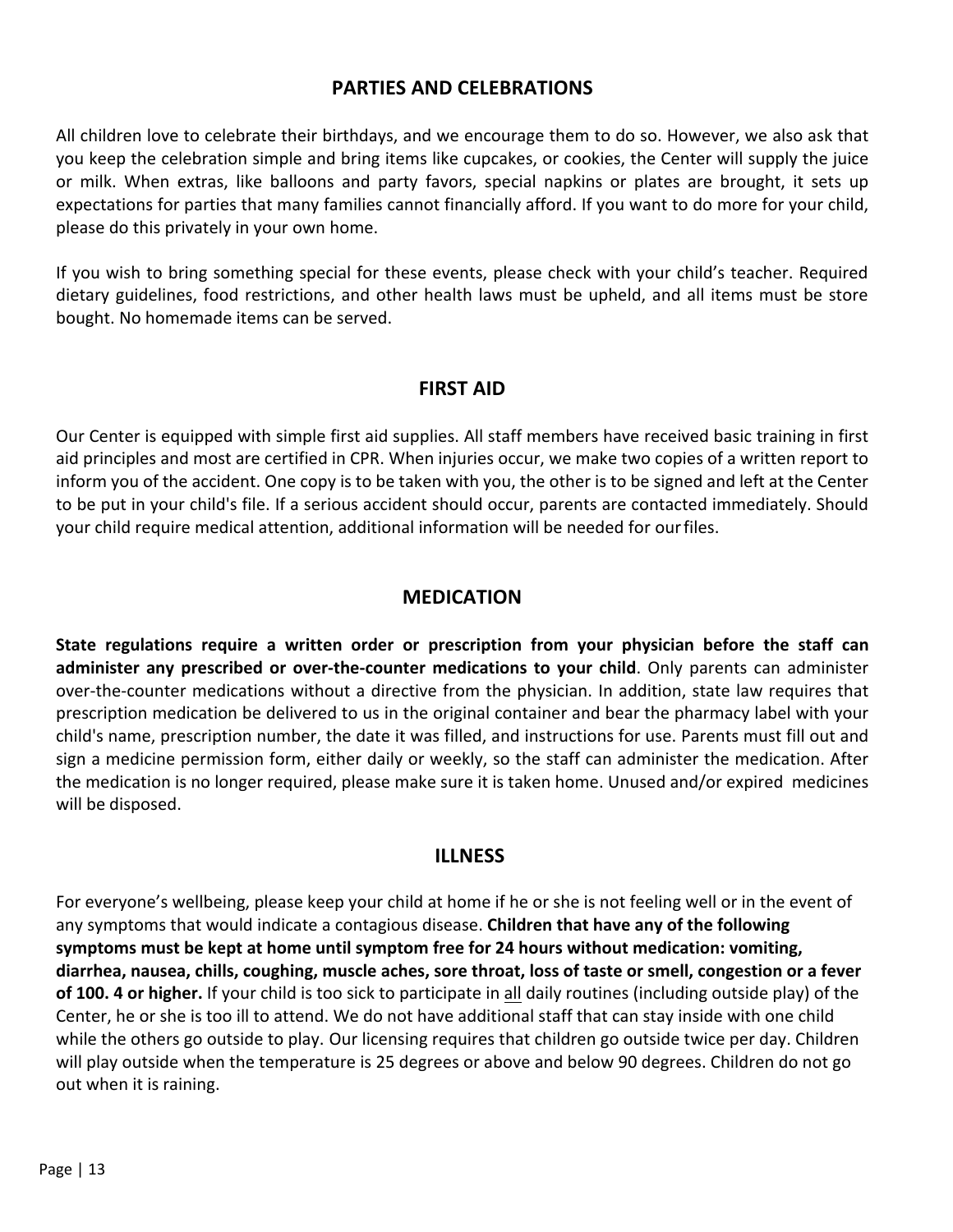If your child becomes ill during the day with vomiting, diarrhea, and fever of 100.4 or higher or with other symptoms that indicate illness, he or she is required to leave the Center, and may not return until he or she is **symptom free for 24 hours without medication**. If a child appears to have a fever, we will take the child's axillary temperature and add 1 degree to determine the child's temperature. This method is a directive from our consulting physician in accordance to State Licensing Rules and Regulations. When a child has to leave the Center, we will contact the parent or contact person on the sign-in sheet**. A parent must arrive 30 minutes after contact has been made in regards to an ill child.** If a parent is not able to arrive at the Center in that space of time, the alternate contact names will be tried or the parent needs to find someone who can pick up the child. It is the center's preference that if you have multiple children at the center when called of an ill child that all be taken home.

We also reserve the right to ask that your child be seen by a doctor for any unidentifiable rash or other symptoms that may be of concern and return with a written statement that the child is not contagious and safe to be at the Center.

| Infection/illness            | <b>Sign or Symptom</b>              | <b>Return to the Center</b>                |
|------------------------------|-------------------------------------|--------------------------------------------|
| Temperature                  | Oral temperature of 100.4F;         | Until 24 hours symptom free without        |
|                              | May be accompanied by behavior      | medication                                 |
|                              | changes or other symptoms           |                                            |
| Symptoms of Severe           | Unusual lethargy; irritability;     | Until doctor releases child to return.     |
| Illness                      | uncontrollable coughing; wheezing   |                                            |
| <b>Uncontrolled Diarrhea</b> | Increase in number of stools,       | Until 24 hours symptom free without        |
|                              | watery and/or decreased form that   | medication                                 |
|                              | cannot be contained in a diaper or  |                                            |
|                              | underwear                           |                                            |
| <b>Vomiting Illness</b>      | One or more episodes in 24 hours    | Until 24 hours symptom free without        |
|                              |                                     | medication and/or the doctor               |
|                              |                                     | determines illness is not infectious       |
| Mouth sores with             | Sores or blisters in/around mouth   | Until condition is determined to be not    |
| drooling                     |                                     | <b>Infectious</b>                          |
| Rash                         | Rash accompanied by fever;          | Until a doctor determines that the         |
|                              | behavior change                     | condition is noninfectious                 |
| Conjunctivitis/Pink Eye      | White or yellow discharge in eye(s) | Until 24 hours after treatment has         |
|                              | accompanied by eye pain/redness     | begun                                      |
|                              | around eyes                         |                                            |
| Head lice, scabies, or       | Infestation present                 | Until 24 hours after treatment has         |
| other infestations           |                                     | begun; no remaining lice or eggs on        |
|                              |                                     | hair or scalp                              |
| Tuberculosis                 | Cough, fever, chest pain;           | Until doctor or health official allows the |
|                              | coughing up blood                   | child to return to care                    |

## **Common Childhood Illnesses and Infections**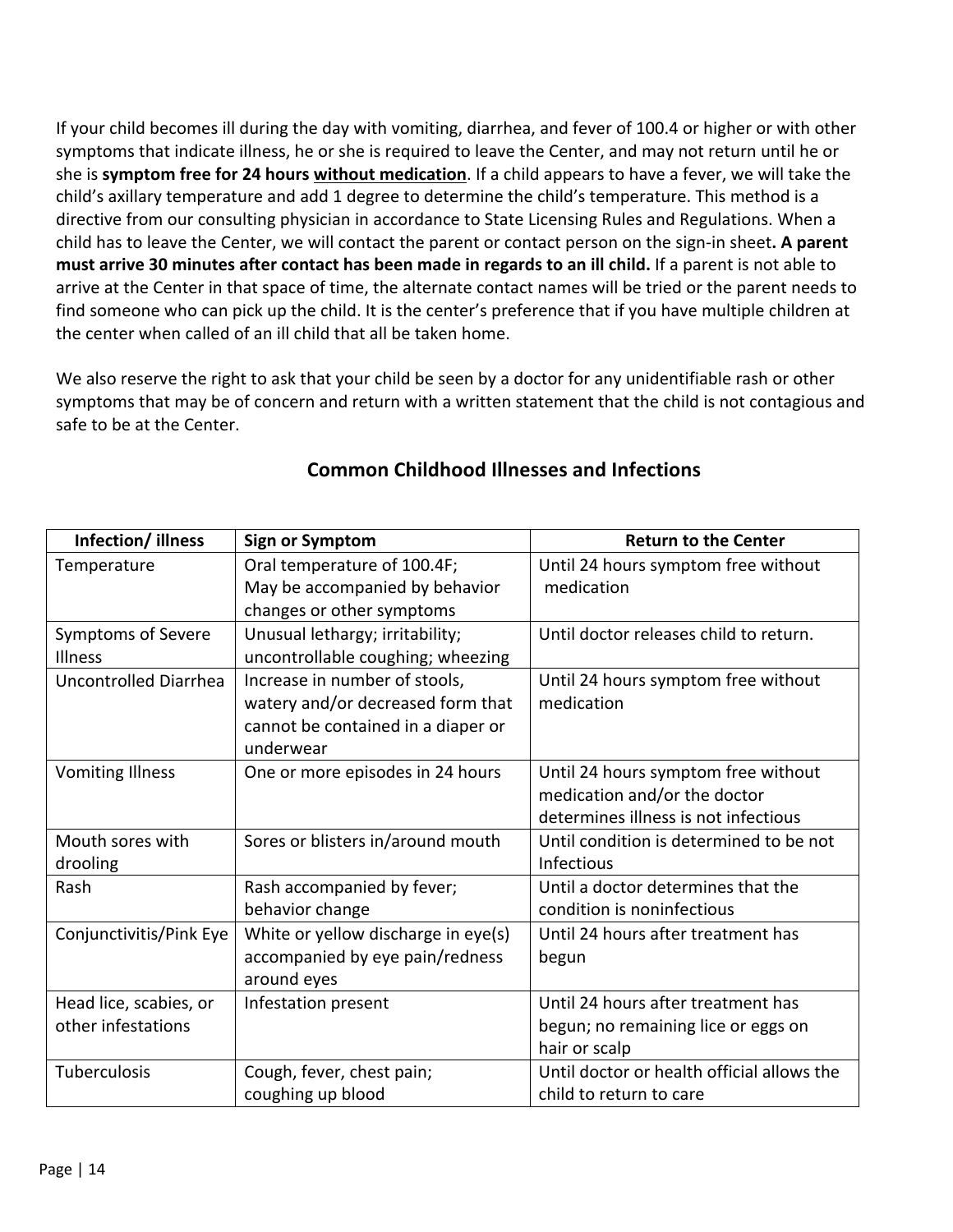| Impetigo                   | Rash-blister to honey colored           | Until 24 hours after treatment has begun    |
|----------------------------|-----------------------------------------|---------------------------------------------|
|                            | crusts; lesions occur around mouth,     |                                             |
|                            | nose and on chin                        |                                             |
| <b>Strep Throat</b>        | Fever, sore throat; throat drainage     | After cessation of fever and 24 hours of    |
|                            | and tender lymph nodes                  | antibiotic treatment                        |
| Chicken Pox                | Sudden onset of slight fever,           | Until 6 days after last eruption of rash    |
|                            | fatigue, loss of appetite followed      | and until eruptions have dried and          |
|                            | by skin eruptions                       | crusted over                                |
| <b>Whooping Cough</b>      | Severe, persistent cough                | Until 5 days after antibiotic treatment     |
|                            |                                         | to prevent infection                        |
| <b>Mumps</b>               | Tender/ swollen glands and/or fever     | Until 9 days after the onset of glandular   |
|                            |                                         | Swelling                                    |
| Ringworm                   | Red rings, itchy, scaly circles of hair | Until 24 hours after treatment has          |
|                            | loss on scalp, or whitish patches       | <b>Begun</b>                                |
| Pinworm                    | Grinding of teeth, poor bladder         | After the first dosage of prescribed        |
|                            | control. Scratching of private parts,   | medicine                                    |
|                            | painful bowel movements,                |                                             |
|                            | restlessness, irritability              |                                             |
| <b>Hepatitis A Virus</b>   | Fever, fatigue, loss of appetite,       | Until one week after onset of illness or by |
|                            | abdominal pain, nausea, vomiting,       | local health department regulation;         |
|                            | and/or jaundice                         | immune serum globulin should be             |
|                            |                                         | administered to staff and children who      |
|                            |                                         | have been exposed                           |
| Hand Foot and Mouth        | Tiny blister in the mouth, on           | Once diagnosed with Hand Foot and           |
|                            | fingers, palms, buttocks and soles      | Mouth child may return with a doctor's      |
|                            | of the feet                             | note                                        |
| Measles                    | Rash, high fever, runny nose, and       | Until 6 days from onset of rash             |
|                            | red/watery eyes                         |                                             |
| Rubella                    | Mild fever, rash, swollen lymph nodes   | Until 6 days from onset of rash             |
| Unspecified                | Severe illness with cold, croup,        | Until child feels well enough to            |
| <b>Respiratory Illness</b> | pneumonia, bronchitis, otitis media     | participate fully and is fever free         |
|                            |                                         | without medication                          |
| Shingles                   | Lesions                                 | Until doctor allows child to return to      |
|                            |                                         | care or if child can wear clothing that     |
|                            |                                         | covers lesions                              |
| Herpes Simplex (1)         | Clear, painful blisters                 | Until lesions involving face and lips that  |
|                            |                                         | oozed have no secretions                    |

## **DRESS**

Your child should be dressed in play clothes that are appropriate for play and the outside weather. A wide variety of activities take place at our Center. We recommend clothes that allow for freedom of movement and some dirt. We ask that you provide us with an extra set of clothing in a bag labeled with your child's name to use in the case of an accident (a set includes underwear and socks). To avoid confusion and lost items, label each article of clothing. Please check the clothing for size and weather appropriateness on a regular basis. The Center has a limited supply of "extras" so please check your child's supply of clothing often; you may be contacted and asked to bring in a change of clothing if your child has an accident or spill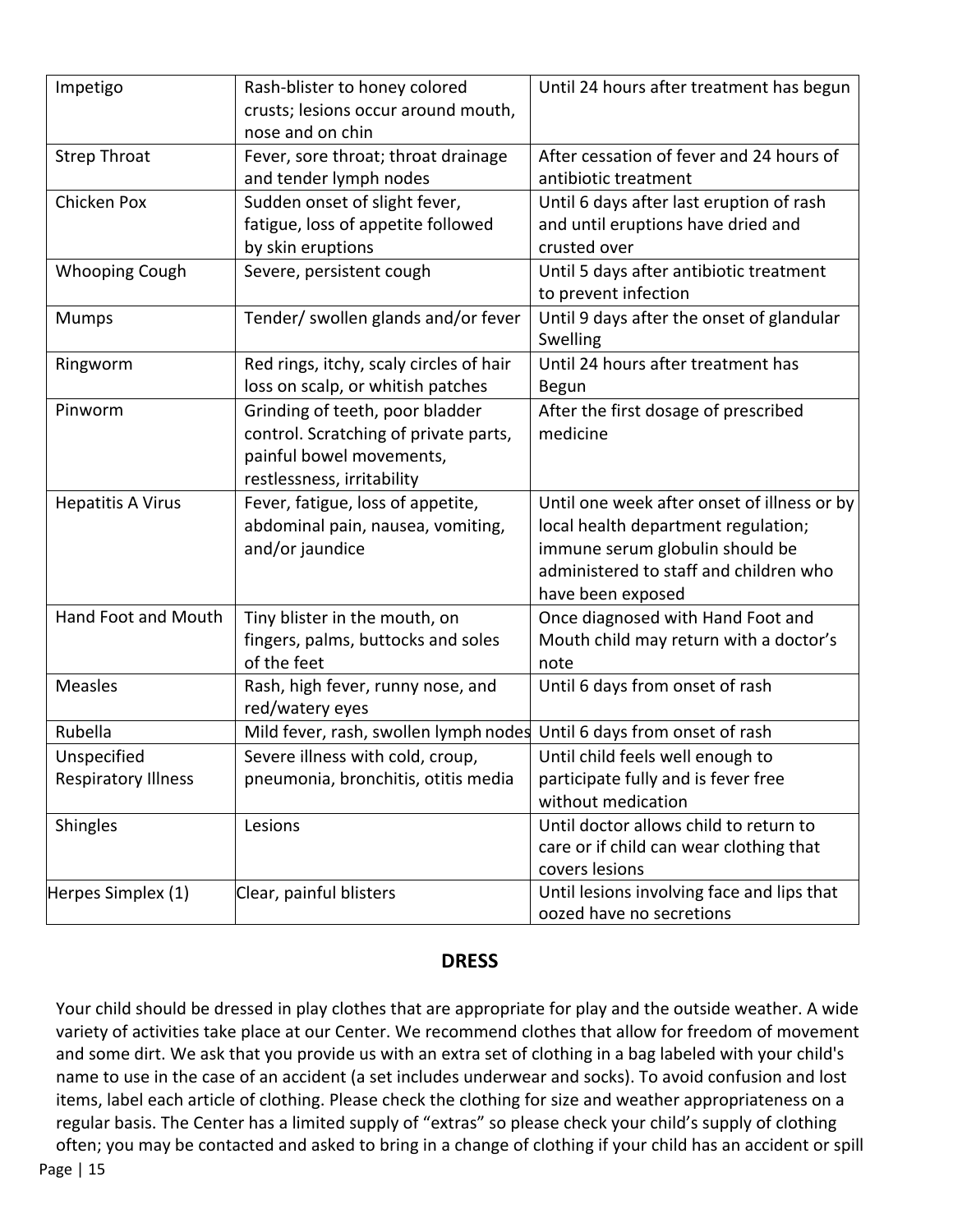and does not have a change of clothes at the Center. If you child does go home in "extras" please wash and return them to your child's teacher.

Your child's safety is of great concern, and therefore we ask that you send your child in a sturdy shoe that supports his or her foot properly and protects the toes. Sneakers with socks are best. **Open-toed sandals and flip flops are not permitted** as they cause a tripping hazard on our play equipment, and do not protect the toes. Clogs, slip-on shoes, crocs or other styles that can easily come off are also discouraged for similar reasons.

When children wear clothing or items with super-heroes on them, such as Power Rangers or Batman, they tend to act out these characters in their play. While it is important for a child to play fantasy games, roleplaying super-heroes tends to get rough and children can get hurt. For this reason, we highly discourage wearing such clothing to the Center.

## **TOILET TRAINING**

The parent and Lead Teacher work together to determine when a child is ready to toilet train. Children should show some definite signs such as the ability to stay dry for long periods of time, showing interest in using the toilet, etc. Check with your child's teacher to plan how the toilet training can be promoted at the Center. **We do not allow pull-ups for children being toilet trained**. They are too much like regular diapers. Children need to feel different when toilet training and training pants/underwear provide that difference. A child needs to feel the sensation of being wet to understand that they need to empty their bladder in the toilet rather than their diaper or pants. Please provide several changes of clothing while your child is toilet training.

**All children entering into our STEM classrooms are expected to be toilet trained**. Due to the increased ratio of caregiver to child as well as the increased academic demands of the programing, the staff are unable to successfully incorporate a toilet training routine into the daily schedule.

## **CHILD ABUSE**

In keeping with our philosophy of nonviolence, and in accordance with the laws of Indiana, we take the issue of child abuse very seriously. We will comply with all federal, state, and local laws relating to child abuse and neglect. Our staff is trained in how to recognize child abuse and is required by state law to report any suspected abuse. Staff who report suspicions of child abuse or neglect where they work are immune from discharge, retaliation or other disciplinary action for that reason alone unless it is proven that the report is malicious. In addition, should one of our staff members be suspected of abuse, he or she would be removed from the classroom while the matter is under investigation. Additionally, we have information about domestic violence and help for domestic violence victims in our office should you need it.

# **BABYSITTING**

**Requesting staff members to baby-sit or to provide other services (i.e. house sitting, transportations, etc.) is prohibited**. This is to protect you and the Center from any legal ramifications that could result from any accidents or misunderstandings. Also, children often view baby-sitting and other special attentions as favoritism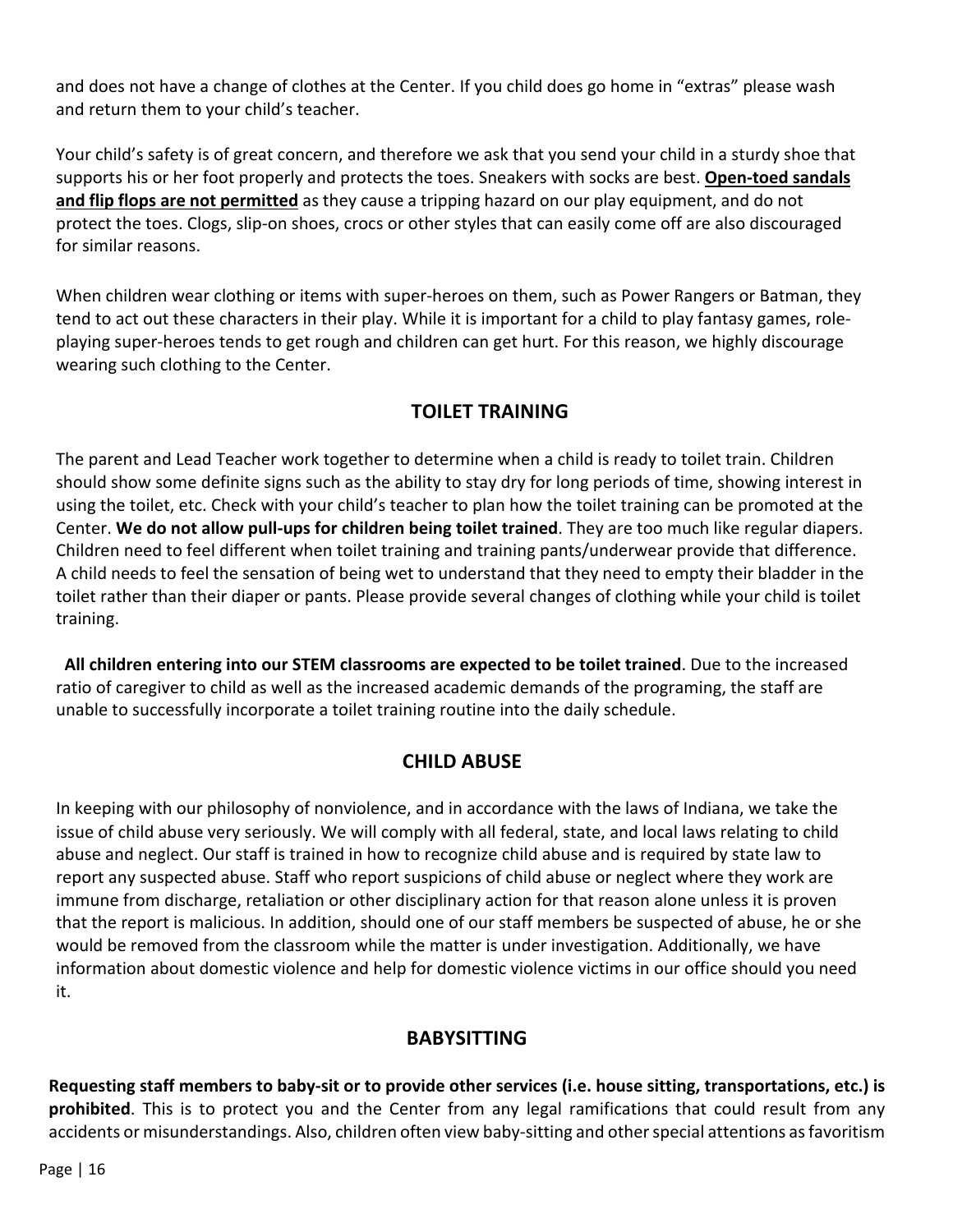## **EMERGENCY PLANS**

Communication strategies are an important component in managing any type of emergency that should arise at the center. Accurate, timely and consistent information at all levels is critical in order to minimize unwanted and unforeseen social disruption. Emergency information will always commence with the leadership of the center and flow on to the staff and parents. During Center service hours parents would be notified by the IUPUI Notification System, Tadpoles, and by email. Communication outside of the Center service hours would be similar, first through the IUPUI Notification System, Tadpoles and by email.

The Center conducts monthly fire drills with the children.

## **EMERGENCY CLOSINGS**

While we plan to remain open year-round, with the exception of the Holidays and In-Service days listed on the calendar, there are times when we may need to close due to reasons out of our control. These reasons can include but are not limited to the following:

- 1. Weather related closings. **The Center will be closed if the IUPUI campus is closed**; a weather emergency is in effect for Marion County; or, the child care center staff cannot be present to provide appropriate staff to child ratios mandated by state child care licensing regulations.
- 2. Environmental conditions that make the building unsafe such as, sewage problems, inadequate or unsafe water supply, no electricity, heating system problems, gas, carbon monoxide, or other noxious gases leak.

In the event that the Center has an emergency closing, fees are still based upon a 5 day week.

## **CONFIDENTIALITY**

It is contrary to the interests of the Center to give out information regarding children, their parents or staff members. Such information must be held in strict confidence and must not be discussed with anyone outside the Center, including other parents. Inside the Center, such information should only be discussed when it will benefit the care and services offered to the children and parents. All inquiries about the children, their performance, or their parents should be referred to the Lead Teacher or Director, including those requests from family members other than the parents (i.e. grandparents).

## **ASSESSMENT OF CHILDREN**

Assessment is naturally integrated into the course of every day as ongoing teacher observations are made. The program uses a number of different assessments to meet the need of children and staff at CYC. The methods of assessment include informal and formal observations, developmental checklists and individual portfolios as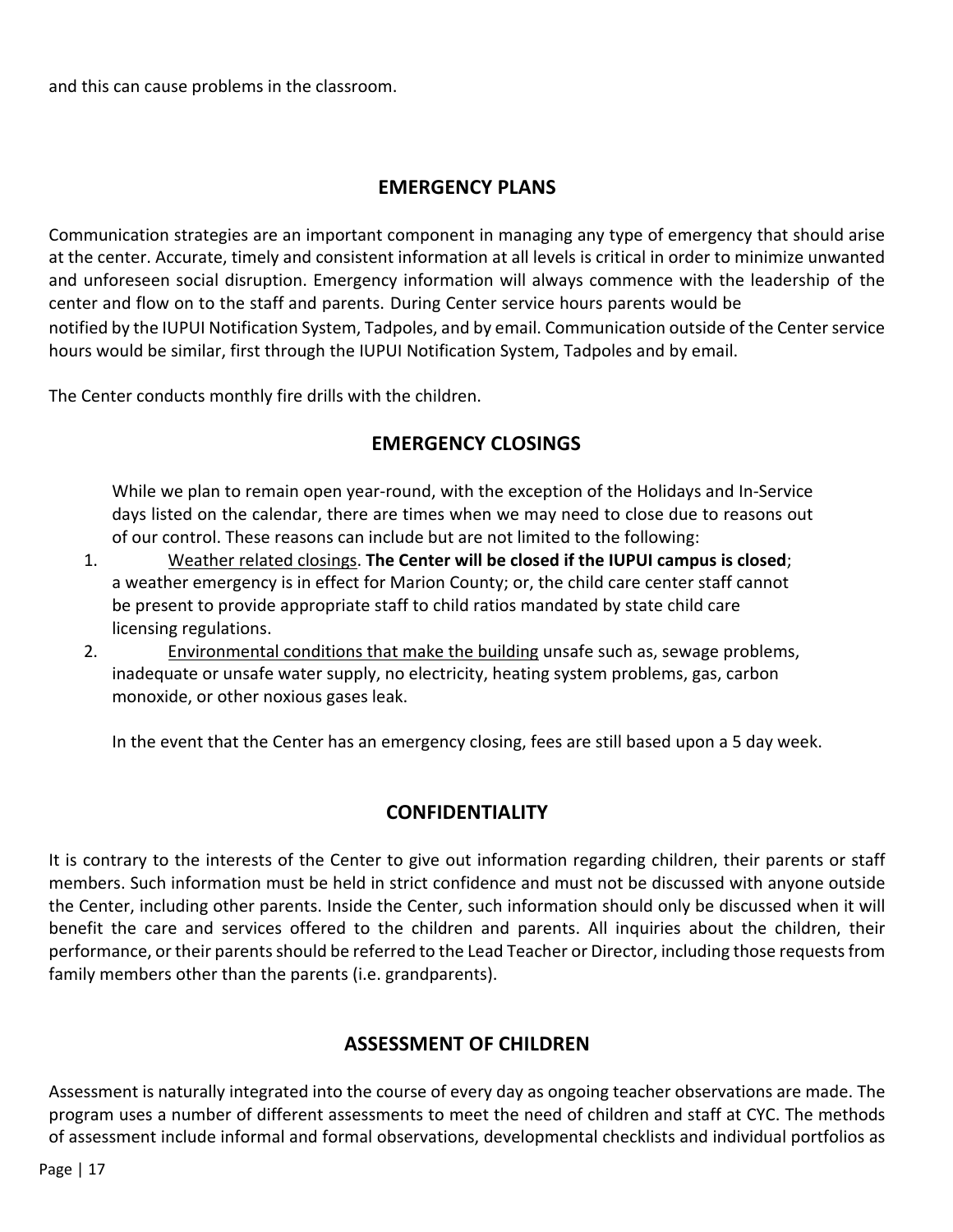a support to children's learning. The Center for Young Children does not conduct any norm- referenced or standardized assessments of young children for comparison purposes. Eligibility for special services is determined by diagnostic assessments conducted by other professionals.

## **LICENSING INFORMATION**

Indiana State Licensing requires us to share information with you regarding our license. It is valid until the date that is stated on the posted license in the foyer of the building. At that time we will be reevaluated and re-assessed. We also need to provide you a telephone number for the local Indiana Child Care Resource and Referral Program, which is Child Care Answers. Their number is 317-631- 4643. For general licensing information or for specific information regarding our site, you may call 317-232-4469 or 1-877-511-1144 or visit their website at http://www.childcarefinder.in.gov.

#### **TAX ID NUMBER** 35-6001673

## **SUMMARY OF PARENT RESPONSIBILITIES**

- **1. Completing all forms for enrollment and registration and paying all fees.**
- **2. Keeping emergency telephone numbers and other information current.**
- **3. Informing Center staff of late arrival or pick-up, vacation, and illness.**
- **4. Informing the Center by 8:00 a.m. if your child will not be present for theday.**
- **5. Picking up your child's naptime blanket and pillow on Friday for cleaning, and returning it onMonday.**
	- **6. Checking for notices in your child's locker each day.**
	- **7. Providing the Center with a complete change of clothing for your child.**
	- **8. Making sure payments are made promptly each Monday and that your balance is current.**
- **9. Keeping communication lines between parents and the Center open to avoid problems and misunderstandings concerning your child.**

# **INFANT/TODDLER PROGRAMMING**

BUILDING TRUSTING RELATIONSHIPS IS MOST IMPORTANT!

Infants and toddlers need to know they can trust their caregivers to take care of them and meet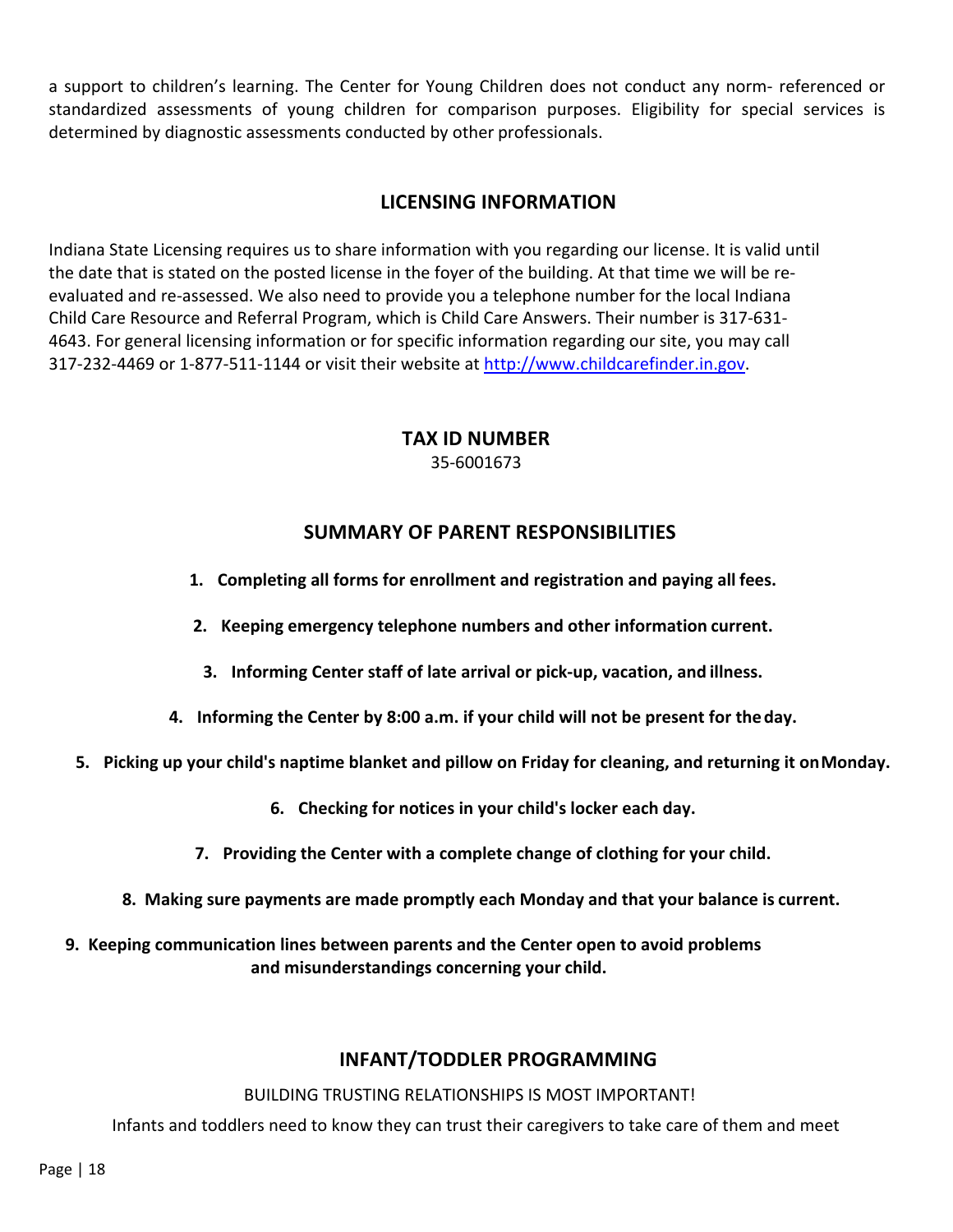their needs on a daily basis. By experiencing respectful and responsive care throughout their day, infants and toddlers learn they can count on their teachers for comfort, love, support, encouragement and kindness.

The children are learning how to be respectful of each other by being treated respectfully by our wonderful teachers. These teachers model responsive care, which means they adjust their teaching to meet each child's developmental needs, respond to the child's inner desire to understand and learn about the world around them, and respond to every child's daily needs with love, care and respect.

#### INFANT AND TODDLER OVERVIEW:

The Infant Room schedule is the most flexible because each infant brings their own unique rhythm to the classroom. The program is built around their own personal daily schedule. The Toddler Room introduces more structure and routine to promote stability and security which is the foundation for future growth and development throughout the CYC.

Below is a sample of the experiences your infant or toddler may encounter:

- The practice of primary caregiving: Each caregiver is assigned a small group of children to focus their care and attention on more directly. This helps to strengthen the bond between your child and at least one caregiver who helps the childdevelop their sense of trust.
- Gross motor activities such as climbing and riding; and fine motor activities such as sensory table explorations and sorting and stacking toys.
- Various books, songs and finger plays that are culturally diverseand developmentally appropriate.
- An environment that encourages exploration and experimentation using the five senses.
- Quality one-on-one time during care giving routines such as diapering,feeding, napping with plenty of dialogue and conversation to help promote language development.